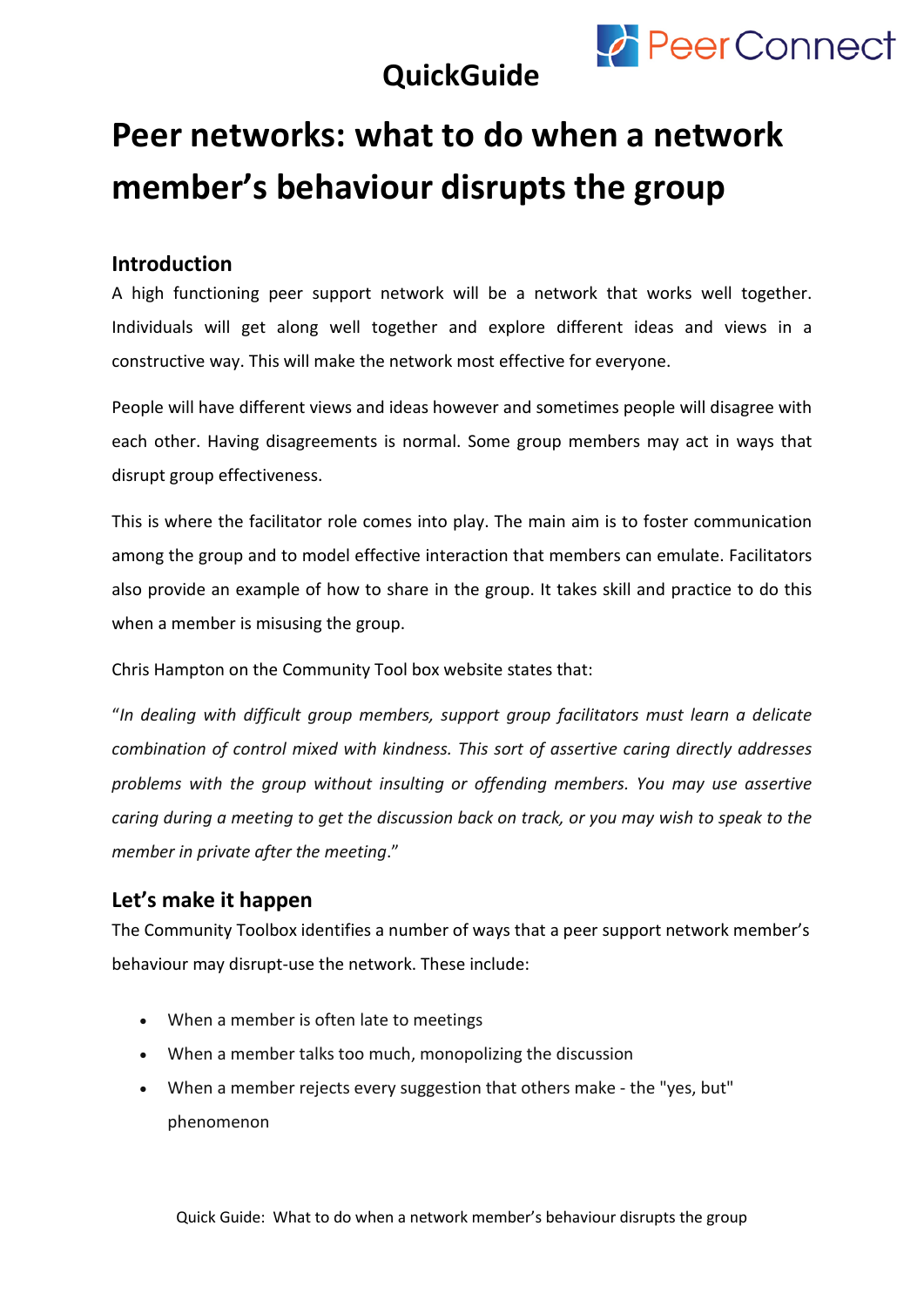# **QuickGuide**

**PeerConnect** 

- When a member appears to have problems that are more than the group can handle such as someone who's had a change in health and should seek medical attention, or someone who may have psychological problems needing professional attention
- When a member interrupts others or brings up inappropriate or irrelevant subjects
- When a member's problem doesn't match up with what the group is meant to address.

It may be that a member of the network uses language that is out dated or offensive or is particularly frustrated and angry about a particular issue.

The Community Toolbox website and other resources suggest ways to approach the network member:

- **Speak to the individual in private**: if you consider that one member's way of doing things is impacting on the effectiveness of the peer network, it is a good idea to say something early in the piece. Do this in private and suggest ways and possibilities to make positive change
- *Respect the member's position or dilemma*: State that you understand the reason(s) behind the member's negative behaviour. Use "I" or "we" statements, which show how his behaviour affects you and the group
- *Set limits***:** Gently but firmly correct the behaviour. Explain your reasons; letting the member know why you need to change the situation will make him more likely to cooperate. It may be helpful to refer to the group rules (See Quick Guide: How rules can help your peer network).
- *Suggest an alternative*: Explain what you'd like to see the member do instead of the negative behaviour
- *Get the member's agreement on the alternative*: Make sure the member understands what is being asked of him/her and agrees to do it.
- *Give the member the opportunity to be heard:* If a member is constantly interrupting, let the member know that they will have an opportunity to be heard and refer to the agreed meeting rules. Make sure you then return to the member later in the discussion and honour your agreement.